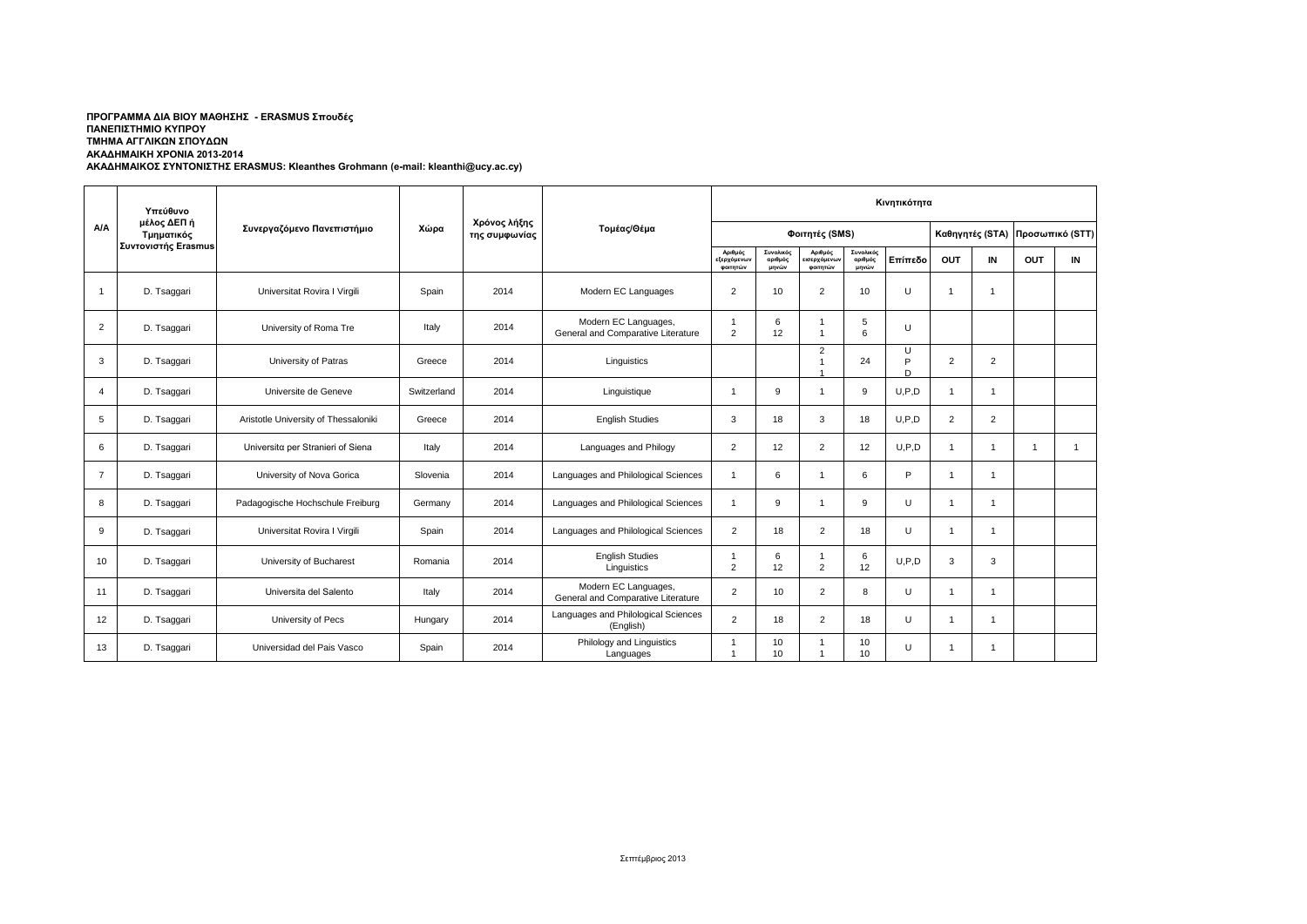|     | Υπεύθυνο                                         |                                               |             |                               |                                                              |                                                                                                                                                                                                                                                                                                                                                                                                                                                                                                                                                                                                                                                                                                                                                                                                                                                                                                                                        |    | Κινητικότητα    |                 |         |                |                |                |              |  |
|-----|--------------------------------------------------|-----------------------------------------------|-------------|-------------------------------|--------------------------------------------------------------|----------------------------------------------------------------------------------------------------------------------------------------------------------------------------------------------------------------------------------------------------------------------------------------------------------------------------------------------------------------------------------------------------------------------------------------------------------------------------------------------------------------------------------------------------------------------------------------------------------------------------------------------------------------------------------------------------------------------------------------------------------------------------------------------------------------------------------------------------------------------------------------------------------------------------------------|----|-----------------|-----------------|---------|----------------|----------------|----------------|--------------|--|
| A/A | μέλος ΔΕΠ ή<br>Τμηματικός<br>Συντονιστής Erasmus | Συνεργαζόμενο Πανεπιστήμιο                    | Χώρα        | Χρόνος λήξης<br>της συμφωνίας | Τομέας/Θέμα                                                  | Φοιτητές (SMS)<br>Αριθμός<br>Συνολικός<br>Συνολικός<br>Αριθμός<br>εξερχόμενων<br>αριθμός<br>ισερχόμενων<br>αριθμός<br>φοιτητών<br>μηνών<br>φοιτητών<br>μηνών<br>U<br>20<br>$\overline{4}$<br>$\overline{4}$<br>20<br>$\overline{2}$<br>$\overline{2}$<br>$\cup$<br>18<br>18<br>Ū<br>5<br>$\mathbf{1}$<br>$\overline{2}$<br>10<br>D<br>$\overline{2}$<br>2<br>U.P<br>18<br>18<br>$\overline{2}$<br>12<br>9<br>U<br>$\overline{1}$<br>U.P<br>10<br>10<br>1<br>$\overline{1}$<br>$\overline{2}$<br>20<br>$\overline{2}$<br>U.P.D<br>20<br>$\overline{2}$<br>2<br>U<br>10<br>10<br>5<br>5<br>U<br>$\overline{1}$<br>$\mathbf{1}$<br>$\overline{2}$<br>$\overline{2}$<br>U<br>10<br>10<br>$\cup$<br>10<br>10<br>$\mathbf{1}$<br>$\mathbf{1}$<br>$\overline{2}$<br>$\overline{2}$<br>10<br>10<br>$\overline{2}$<br>$\overline{2}$<br>12<br>12<br>3<br>$\overline{2}$<br>U<br>18<br>18<br>U.P<br>$\overline{2}$<br>20<br>$\overline{2}$<br>20 |    | Καθηγητές (STA) | Προσωπικό (STT) |         |                |                |                |              |  |
|     |                                                  |                                               |             |                               |                                                              |                                                                                                                                                                                                                                                                                                                                                                                                                                                                                                                                                                                                                                                                                                                                                                                                                                                                                                                                        |    |                 |                 | Επίπεδο | OUT            | IN             | OUT            | IN           |  |
| 14  | D. Tsaggari                                      | University of Limerick                        | Ireland     | 2014                          | Modern EC Languages                                          |                                                                                                                                                                                                                                                                                                                                                                                                                                                                                                                                                                                                                                                                                                                                                                                                                                                                                                                                        |    |                 |                 |         | $\mathbf{1}$   | $\mathbf{1}$   |                |              |  |
| 15  | D. Tsaggari                                      | Humboldt-Universitat zu Berlin                | Germany     | 2014                          | Languages and Philological Sciences                          |                                                                                                                                                                                                                                                                                                                                                                                                                                                                                                                                                                                                                                                                                                                                                                                                                                                                                                                                        |    |                 |                 |         | $\overline{1}$ | $\overline{1}$ | $\overline{1}$ | $\mathbf{1}$ |  |
| 16  | D. Tsaggari                                      | Uniwersytet Warminsko-Mazurski W<br>Olsztynie | Poland      | 2014                          | Languages and Philological Sciences                          |                                                                                                                                                                                                                                                                                                                                                                                                                                                                                                                                                                                                                                                                                                                                                                                                                                                                                                                                        |    |                 |                 |         | $\overline{1}$ | $\overline{1}$ |                |              |  |
| 17  | D. Tsaggari                                      | <b>Tallinn University</b>                     | Estonia     | 2014                          | Languages and Philological Sciences                          |                                                                                                                                                                                                                                                                                                                                                                                                                                                                                                                                                                                                                                                                                                                                                                                                                                                                                                                                        |    |                 |                 |         | $\overline{1}$ | $\mathbf 1$    |                |              |  |
| 18  | Στ. Αχχιλέως                                     | Universidad de Granada                        | Spain       | 2014                          | Modern EC Languages                                          |                                                                                                                                                                                                                                                                                                                                                                                                                                                                                                                                                                                                                                                                                                                                                                                                                                                                                                                                        |    |                 |                 |         | $\overline{1}$ | 1              |                |              |  |
| 19  | Στ. Αχχιλέως                                     | University of Amsterdam                       | Netherlands | 2014                          | Modern EU Languages                                          |                                                                                                                                                                                                                                                                                                                                                                                                                                                                                                                                                                                                                                                                                                                                                                                                                                                                                                                                        |    |                 |                 |         | $\mathbf{1}$   | $\overline{1}$ |                |              |  |
| 20  | Κ.Τσαγγάρη<br>Ε.Βαρσαμοπούλου                    | Universitat Konstanz                          | Germany     | 2016                          | Literatrue and Linguistics                                   |                                                                                                                                                                                                                                                                                                                                                                                                                                                                                                                                                                                                                                                                                                                                                                                                                                                                                                                                        |    |                 |                 |         | $\overline{1}$ | $\overline{1}$ |                |              |  |
| 21  | D. Tsaggari                                      | University of Tampere                         | Finland     | 2014                          | Modern EC Languages (English<br>Philology)                   |                                                                                                                                                                                                                                                                                                                                                                                                                                                                                                                                                                                                                                                                                                                                                                                                                                                                                                                                        |    |                 |                 |         | $\overline{1}$ | $\overline{1}$ |                |              |  |
| 22  | D. Tsaggari                                      | University of Bologna                         | Italy       | 2014                          | Modern EC Languages                                          |                                                                                                                                                                                                                                                                                                                                                                                                                                                                                                                                                                                                                                                                                                                                                                                                                                                                                                                                        |    |                 |                 |         | $\overline{1}$ | $\overline{1}$ |                |              |  |
| 23  | D. Tsaggari                                      | University of Porto                           | Portugal    | 2014                          | Foreign languages                                            |                                                                                                                                                                                                                                                                                                                                                                                                                                                                                                                                                                                                                                                                                                                                                                                                                                                                                                                                        |    |                 |                 |         | $\overline{1}$ | $\overline{1}$ |                |              |  |
| 24  | D. Tsaggari                                      | Universitat de Barcelona                      | Spain       | 2014                          | <b>Classical Philology</b>                                   |                                                                                                                                                                                                                                                                                                                                                                                                                                                                                                                                                                                                                                                                                                                                                                                                                                                                                                                                        |    |                 |                 |         | $\overline{1}$ | $\overline{1}$ |                |              |  |
| 25  | D. Tsaggari                                      | University of Essex                           | <b>UK</b>   | 2014                          | Linguistics                                                  |                                                                                                                                                                                                                                                                                                                                                                                                                                                                                                                                                                                                                                                                                                                                                                                                                                                                                                                                        |    |                 |                 |         | $\overline{1}$ | $\overline{1}$ |                |              |  |
| 26  | D. Tsaggari                                      | Pedagogical University of Cracow              | Poland      | 2014                          | Language and Philolgical Sciences                            |                                                                                                                                                                                                                                                                                                                                                                                                                                                                                                                                                                                                                                                                                                                                                                                                                                                                                                                                        |    |                 |                 |         | $\overline{1}$ | $\overline{1}$ | $\mathbf{1}$   | $\mathbf{1}$ |  |
| 27  | D. Tsaggari                                      | Universidad de Castilla-La Mancha             | Spain       | 2015                          | Modern Languages                                             |                                                                                                                                                                                                                                                                                                                                                                                                                                                                                                                                                                                                                                                                                                                                                                                                                                                                                                                                        |    |                 |                 |         |                |                |                |              |  |
| 28  | D. Tsaggari                                      | University of Wrocklaw                        | Poland      | 2014                          | Languages and Philological Sciences                          |                                                                                                                                                                                                                                                                                                                                                                                                                                                                                                                                                                                                                                                                                                                                                                                                                                                                                                                                        |    |                 |                 |         | $\overline{1}$ | $\overline{1}$ |                |              |  |
| 29  | D. Tsaggari                                      | University of Malta                           | Malta       | 2014                          | Languages and Philological Sciences                          |                                                                                                                                                                                                                                                                                                                                                                                                                                                                                                                                                                                                                                                                                                                                                                                                                                                                                                                                        |    |                 |                 |         | $\mathbf{1}$   | $\overline{1}$ |                |              |  |
| 30  | D. Tsaggari                                      | Justus Liebig Universitat Giessen             | Germany     | 2014                          | Languages and Philological Sciences                          | $\overline{2}$                                                                                                                                                                                                                                                                                                                                                                                                                                                                                                                                                                                                                                                                                                                                                                                                                                                                                                                         | 20 | 2               | 20              | U.P     | $\mathbf{1}$   | $\overline{1}$ |                |              |  |
| 31  | D. Tsaggari                                      | Padagogische Hochschule Heidelberg            | Germany     | 2014                          | Language and Philolgical Sciences<br><b>Teacher Training</b> |                                                                                                                                                                                                                                                                                                                                                                                                                                                                                                                                                                                                                                                                                                                                                                                                                                                                                                                                        |    |                 |                 |         | $\overline{1}$ | $\overline{1}$ |                |              |  |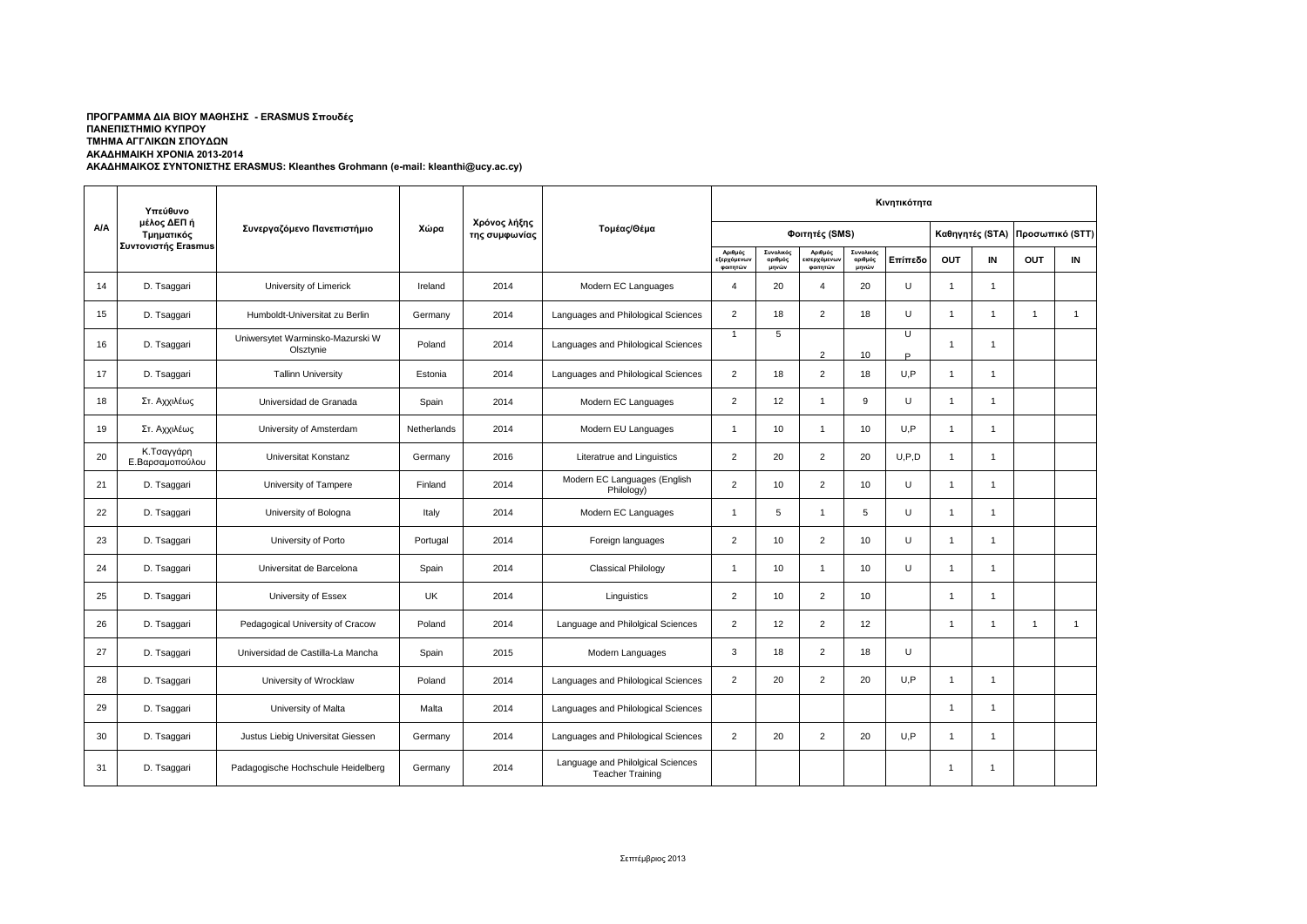|     | Υπεύθυνο                                         |                                    |                   |                               |                                                    | Κινητικότητα                      |                               |                                    |                               |          |                |                 |                |                 |  |
|-----|--------------------------------------------------|------------------------------------|-------------------|-------------------------------|----------------------------------------------------|-----------------------------------|-------------------------------|------------------------------------|-------------------------------|----------|----------------|-----------------|----------------|-----------------|--|
| A/A | μέλος ΔΕΠ ή<br>Τμηματικός<br>Συντονιστής Erasmus | Συνεργαζόμενο Πανεπιστήμιο         | Χώρα              | Χρόνος λήξης<br>της συμφωνίας | Τομέας/Θέμα                                        |                                   |                               | Φοιτητές (SMS)                     |                               |          |                | Καθηγητές (STA) |                | Προσωπικό (STT) |  |
|     |                                                  |                                    |                   |                               |                                                    | Αριθμός<br>εξερχόμενω<br>φοιτητών | Συνολικός<br>αριθμός<br>μηνών | Αριθμός<br>ισερχόμενων<br>φοιτητών | Συνολικός<br>αριθμός<br>μηνών | Επίπεδο  | OUT            | IN              | OUT            | IN              |  |
| 32  | D. Tsaggari                                      | Vytautas Magnus University         | Lithuania         | 2014                          | Language and Philolgical Sciences                  | $\overline{2}$                    | 20                            | $\overline{2}$                     | 20                            | U        | $\mathbf{1}$   | $\overline{1}$  |                |                 |  |
| 33  | D. Tsaggari                                      | Universite de Cergy-Pontoise       | France            | 2014                          | Languages (English)                                | $\overline{2}$                    | 20                            | $\overline{2}$                     | 20                            | U.P      | $\mathbf{1}$   | $\mathbf{1}$    |                |                 |  |
| 34  | D. Tsaggari                                      | Universite de Caen Basse-Normandie | France            | 2014                          | Modern EC Languages                                | $\overline{2}$                    | 18                            | $\overline{2}$                     | 18                            | U.P      | $\mathbf{1}$   | $\mathbf{1}$    |                |                 |  |
| 35  | D. Tsaggari                                      | Elliniko Anikto Panepistimio (HOU) | Greece            | 2015                          | Modern EC Languages                                | 3                                 | 10                            | 3                                  | 10                            | P<br>U.P | $\overline{1}$ | $\overline{1}$  |                |                 |  |
| 36  | D. Tsaggari                                      | Universytet Opolski                | Poland            | 2014                          | Foreign Languages                                  | $\overline{4}$                    | 20                            | $\overline{4}$                     | 20                            |          | $\mathbf{1}$   | $\mathbf{1}$    | $\mathbf{1}$   | $\overline{1}$  |  |
| 37  | D. Tsaggari                                      | University of Eotvos Lorand        | Hungary           | 2014                          | Language and Philolgical Sciences                  | $\overline{2}$                    | 12                            | $\overline{2}$                     | 12                            | U.P      | $\mathbf{1}$   | $\mathbf{1}$    |                |                 |  |
| 38  | D. Tsaggari                                      | University of Leeds                | <b>UK</b>         | 2016                          | Languages and Philological Sciences                | 3                                 | 30                            | 3                                  | 30                            | U        | $\mathbf{1}$   | $\mathbf{1}$    |                |                 |  |
| 39  | D. Tsaggari                                      | Istanbul Bilgi University          | Turkey            | 2014                          | Modern EC Languages                                | $\overline{2}$                    | 20                            | $\overline{2}$                     | 20                            | U        | $\mathbf{1}$   | $\mathbf{1}$    |                |                 |  |
| 40  | D. Tsaggari                                      | Universitat Rovira I Virgili       | Spain             | 2014                          | Foreign Languages                                  | $\overline{2}$                    | 18                            | $\overline{2}$                     | 18                            | U        | $\overline{1}$ | $\overline{1}$  |                |                 |  |
| 41  | D. Tsaggari                                      | University of Roehampton           | <b>UK</b>         | 2013                          | Linguistics                                        | $\overline{2}$                    | 12                            | $\overline{2}$                     | 12                            | U        | $\mathbf{1}$   | $\mathbf{1}$    |                |                 |  |
| 42  | D. Tsaggari                                      | Universidad De Jaen                | Spain             | 2014                          | Modern EC Languages                                | $\overline{2}$                    | 24                            | $\overline{2}$                     | 24                            | U, P, D  | $\mathbf{1}$   |                 |                |                 |  |
| 43  | D. Tsaggari                                      | <b>Goteborg University</b>         | Sweeden           | 2014                          | Applied Linguistics Education                      |                                   |                               |                                    |                               |          | $\overline{2}$ | $\overline{2}$  |                |                 |  |
| 44  | D. Tsaggari                                      | Uniwersytet IM.Adama Mickiewicza   | Poland            | 2015                          | Modern EC Languages                                | $\overline{2}$                    | 10                            | $\overline{2}$                     | 10                            | U.P      | $\mathbf{1}$   | $\mathbf{1}$    | $\overline{1}$ | $\overline{1}$  |  |
| 45  | D. Tsaggari                                      | University of Hradec Kralove       | Czech<br>Republid | 2014                          | Foreign Languages                                  | 1                                 | 5                             | $\overline{1}$                     | 5                             | U,P      | $\mathbf{1}$   | $\mathbf{1}$    |                |                 |  |
| 46  | D. Tsaggari                                      | University Pablo de Olavide        | Spain             | 2014                          | Languages and Philological<br>Sciences/Linguistics | 3                                 | 30                            | 3                                  | 30                            | U, P     | $\overline{2}$ | $\overline{2}$  |                |                 |  |